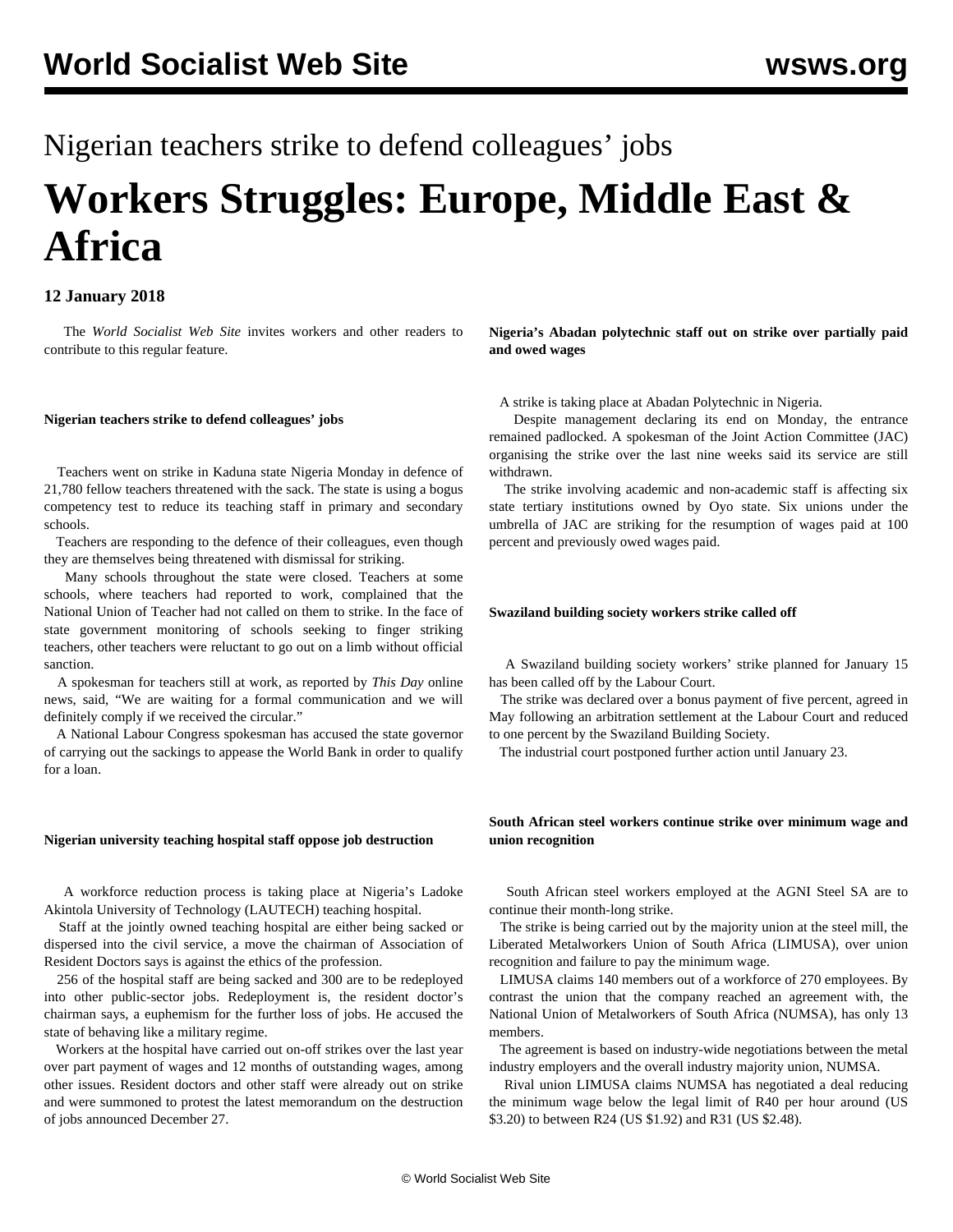AGNI has retaliated against the strike with a lockout and by seeking to employ replacements for LIMUSA members. The dispute has been taken to Port Elizabeth High Court where the union picketed last week.

# **South African refuse workers strike to demand permanent employment**

 South African refuse collectors took to Durban streets Monday to launch a strike and protest in support of their demand for full time jobs. Durban's municipality management commanded that the strikers return to work or they would be sacked on Tuesday, an edict which they ignored.

 The strikers, employed on South Africa's Expanded Public Works Program that sets to work unemployed workers, protested on the streets until they were kettled by the police.

 Unemployment in South Africa last June was 27.7 percent, around 6.2 million.

## **Italian teachers strike**

 Around 20,000 infant and junior teachers held a one-day strike on Monday. They were protesting changes made to rules for hiring teachers—teachers with only a training college diploma as opposed to university degrees, will no longer be awarded permanent posts.

 Strikers protested outside the Ministry of Education buildings in Rome and held regional rallies in other cities including Milan, Bologna and Turin.

# **Malaga, Spain firefighters in year-long strike**

 Three hundred firefighters in the Spanish Costa del Sol city of Malaga are now entering the second year of their strike over working conditions, which despite several rounds of negotiations is no nearer to being resolved. Some of the firefighters have been referred to court for not maintaining the "minimum services" conditions of the strike.

#### **Greek protests against austerity and strike restrictions**

 Around 500 gathered outside the Labour Ministry building in Athens on Tuesday to protest moves by the Syriza-led government to restrict the right to strike, in line with demands of international creditors.

 On Wednesday further protests took place in Athens outside the official residence of Prime Minister Alexis Tsipras over the Syriza-led government's ongoing austerity measures. A new austerity bill is due to be voted on next week that will impose further benefit cuts as well as restricting the right to strike.

 The protests were organised by the Stalinist controlled PAME trade union. Later in the day protests took place outside law courts against the online auctions of properties seized because of mortgage default.

# **Greek ferry staff strike**

 Greek ferry workers are holding a 24-hour strike today to oppose pension cuts, job losses and use of uninsured labour imposed by the Syrizaled government. The ferry workers are members of the Pan-Hellenic Seamen's Federation. The action led to all ferries being tied up for the day.

# **Strike plan by Portuguese VW workers**

 Around 3,000 shop floor workers at the Volkswagen Autoeuropa plant at Palmela near Lisbon are set to strike February 2 and 3 in opposition to compulsory Saturday working between February and July.

 The plant, which produces the new VW T-Roc model, is the country's second largest exporter. Workers at the plant held a 24-hour strike in August last year, the first such action in the plant's 25-year history.

#### **UK rail construction workers one-day strike**

 Eighty electricians working on the Crossrail project building a new rail line across London held a 24-hour strike Wednesday. They work on the southeastern (Woolwich site) section of the line, known as the Elizabeth line, running between Whitechapel and Abbey Wood. They are employed by Balfour Beatty, the British-based multinational construction firm.

 In early December around 50 electricians at the Woolwich site were laid off in the run up to Christmas after they had demanded a £5,000 finishing bonus. The dismissed electricians set up an unofficial picket line December 13, which was respected by 150 workers at the site who refused to cross it. Workers at other sites spontaneously walked off in solidarity with the electricians.

 Following the unofficial action, the Unite union organised a ballot in which 85 percent of the workers voted to strike. It is the first official strike to take place on the Crossrail project.

# **Manchester Rusholme bus drivers' strike enters fourth month**

 The series of strikes by bus drivers working for First Manchester at the Rusholme depot has now entered its fourth month.

 Employed by the international company FirstGroup, which owns the largest bus operator in the US, Greyhound, they are seeking pay parity with other First bus drivers in the surrounding area—the pay gap amounts to around £5,000.

 Members of the Unite union, they are taking strike action Mondays, Wednesdays and Fridays on alternate weeks.

**Teachers hold one-day strike at UK London school to oppose academy plans**

Around 100 teachers at the Cumberland School in the east London